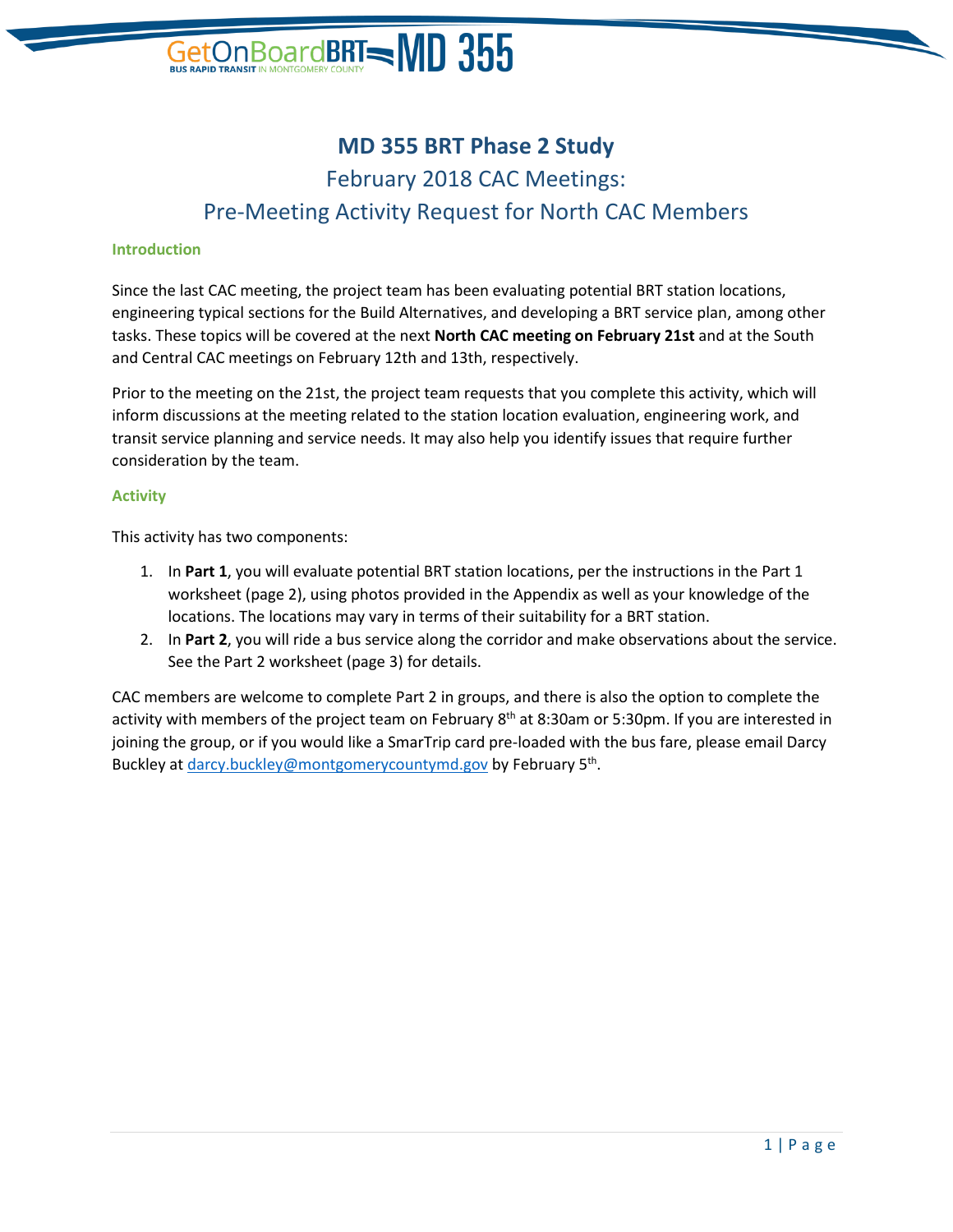# GetOn Board BRT NON CONTROLLERY COUNTY

## **Part 1**

In order to complete this worksheet, please review the photos in the Appendix [\(available at](http://files.constantcontact.com/9fee5db5401/1e30ab2f-cd0e-4d64-b4de-e019c7bca140.pdf) this link) of the following three locations where past plans have considered locating MD 355 BRT stations:

- MD 355 (Frederick Road) and Gunners Branch Road/Scenery Drive
- MD 355 (North Frederick Avenue) at Chestnut Street and Walker Avenue (*Note: Only one station is under consideration in the vicinity of those two intersections, which are about 100 feet apart*)
- MD 355 (South Frederick Avenue) and Education Boulevard

### **Scoring**

Instructions: After viewing the photos in the Appendix and considering your knowledge of the locations, respond to each of the statements (in the left column of the table below) for each of the three locations using scoring as follows: 5=Strongly agree, 4=Agree, 3=Somewhat agree, 2=Disagree, 1=Strongly disagree

|                                                                                                             | <b>MD 355 and</b><br><b>Gunners</b><br><b>Branch Rd./</b><br><b>Scenery Dr.</b> | <b>MD 355 and</b><br>Chestnut St./<br><b>Walker Ave.</b> | <b>MD 355 and</b><br><b>Education</b><br>Blvd. |  |
|-------------------------------------------------------------------------------------------------------------|---------------------------------------------------------------------------------|----------------------------------------------------------|------------------------------------------------|--|
| Land use                                                                                                    |                                                                                 |                                                          |                                                |  |
| There are many buildings and they are close together.                                                       |                                                                                 |                                                          |                                                |  |
| There is a mix of land use types (e.g. stores,                                                              |                                                                                 |                                                          |                                                |  |
| restaurants, offices, homes, school, hospital, etc.).                                                       |                                                                                 |                                                          |                                                |  |
| <b>Safety</b>                                                                                               |                                                                                 |                                                          |                                                |  |
| As a pedestrian, I (would) feel safe and comfortable                                                        |                                                                                 |                                                          |                                                |  |
| walking around this area.                                                                                   |                                                                                 |                                                          |                                                |  |
| <b>Accessibility</b>                                                                                        |                                                                                 |                                                          |                                                |  |
| A person can connect to many modes of                                                                       |                                                                                 |                                                          |                                                |  |
| transportation here (other bus routes, Metro, bike                                                          |                                                                                 |                                                          |                                                |  |
| trails, bikeshare, etc.)                                                                                    |                                                                                 |                                                          |                                                |  |
| <b>Average Scores</b>                                                                                       |                                                                                 |                                                          |                                                |  |
| Total score: Add all four scores above together here                                                        |                                                                                 |                                                          |                                                |  |
| and divide the total by four.                                                                               |                                                                                 |                                                          |                                                |  |
| Opinion: Overall Suitability - You should take your average score into account, but also consider any other |                                                                                 |                                                          |                                                |  |
| factors you think are important for a BRT station.                                                          |                                                                                 |                                                          |                                                |  |
| I believe this is a strong location a for a BRT station.                                                    |                                                                                 |                                                          |                                                |  |

### Other questions:

|                                                      | <b>MD 355 and</b><br><b>Gunners Branch</b><br>Rd./ Scenery Dr. | <b>MD 355 and</b><br>Chestnut St./<br><b>Walker Ave.</b> | <b>MD 355 and</b><br><b>Education Blvd.</b> |
|------------------------------------------------------|----------------------------------------------------------------|----------------------------------------------------------|---------------------------------------------|
| How welcoming and comfortable is the                 |                                                                |                                                          |                                             |
| pedestrian environment seem in this location?        |                                                                |                                                          |                                             |
| Does there seem enough space on sidewalks to         |                                                                |                                                          |                                             |
| safely accommodate bicyclists and pedestrians?       |                                                                |                                                          |                                             |
| Are there other space constraints you notice?        |                                                                |                                                          |                                             |
| (Optional question) If you have crossed MD 355       |                                                                |                                                          |                                             |
| at this intersection (as a pedestrian), did you feel |                                                                |                                                          |                                             |
| safe and did you have enough time to cross?          |                                                                |                                                          |                                             |